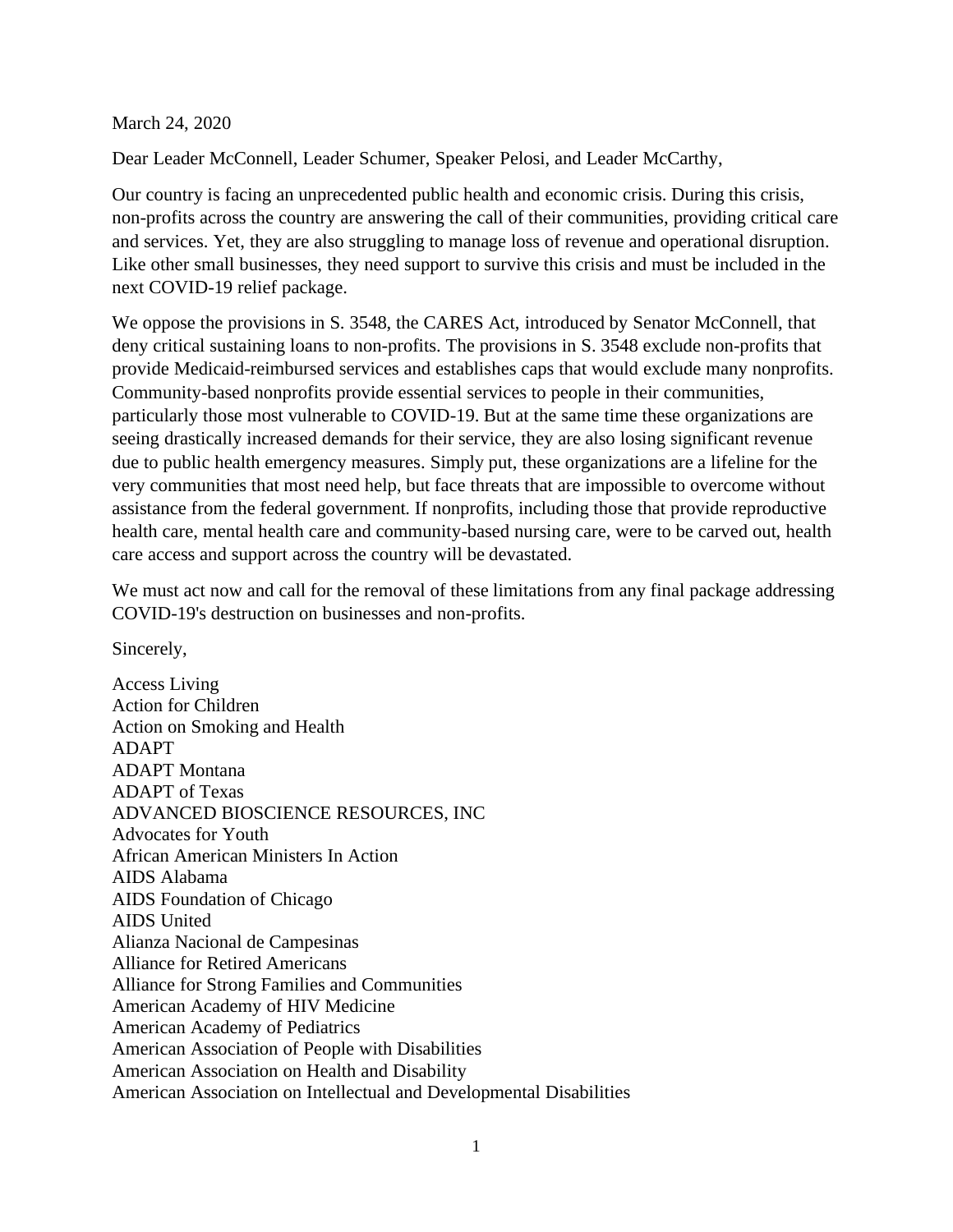American Atheists American Civil Liberties Union American College of Obstetricians and Gynecologists American College of Physicians American Diabetes Association American Federation of State, County and Municipal Employees (AFSCME) American Kidney Fund American Muslim Health Professionals American Network of Community Options & Resources American Physical Therapy Association American Professional Scoiety on the Abuse of Children Inc American Psychiatric Association American Public Health Association American Society on Aging American Society on Aging AnitaB.org APLA Health Arizona ADAPT Asian & Pacific Islander American Health Forum Asian Pacific American Labor Alliance, AFL-CIO Association of Asian Pacific Community Health Organizations Association of Children's Residential Centers (ACRC) Association of Nurses in AIDS Care Association of Programs for Rural Independent Living Association of University Centers on Disabilities (AUCD) Autism Society of America Autistic Self Advocacy Network Black Women's Health Imperative Boston ADAPT Brain Injury Association of America Breast Cancer Action California Child Care Resource & Referral Network California Pan-Ethnic Health Network Cape cod children's place CASA of Central Virginia Cascade AIDS Project Catholics for Choice Cedar River Clinics Center for Children's Initiatives Center for Disability Rights Center for Frontline Retail Center for Health Law and Policy Innovation Center for Law and Social Policy (CLASP) Center for LGBTQ Economic Advancement & Research Center for Medicare Advocacy Center for Public Representation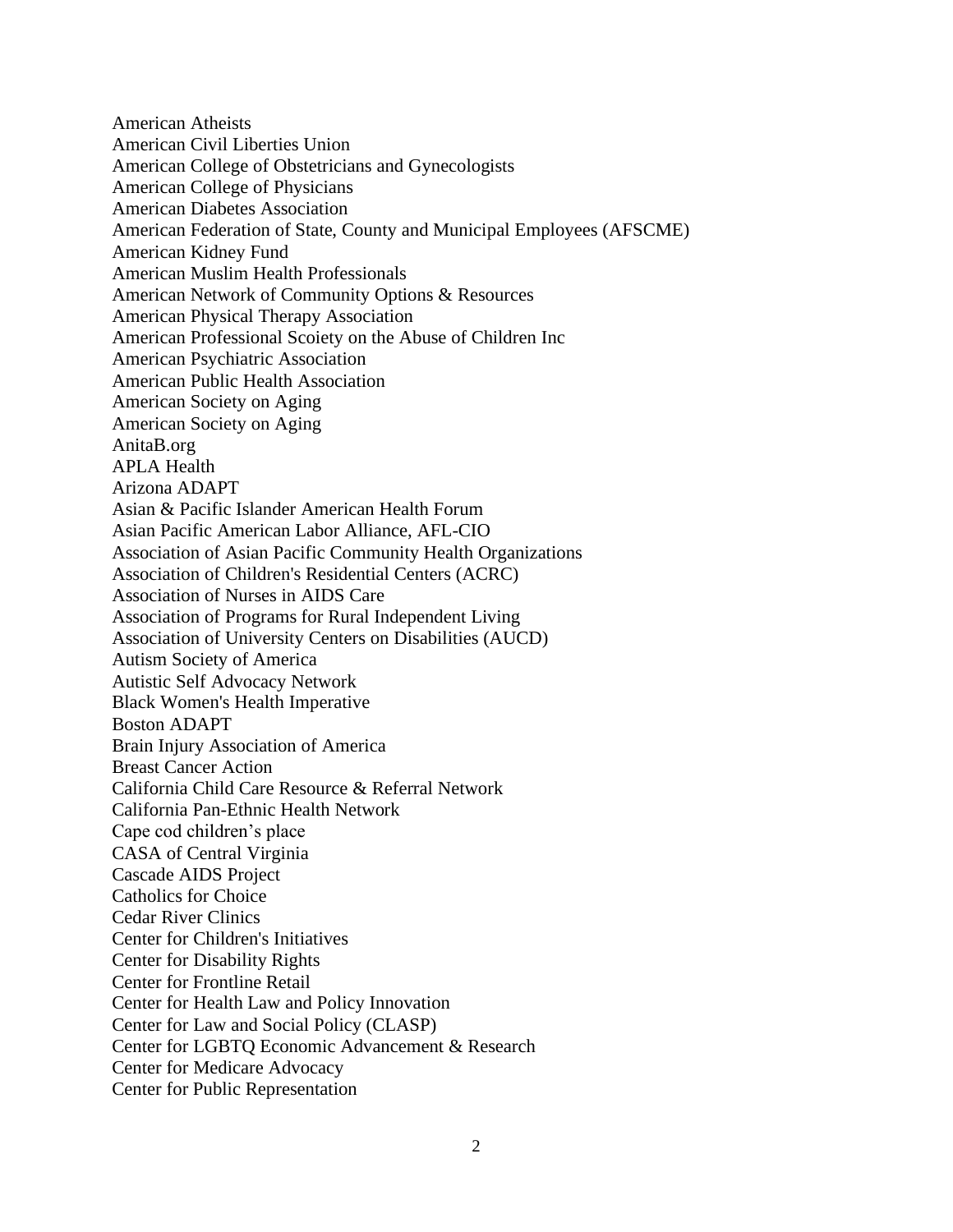Center for Reproductive Rights Center for the Study of Social Policy CenterLink: The Community of LGBT Centers Central PA ADAPT Child and Family Policy Center Child Care and Learning Center Child Care Law Center Child Care Services Association Child Welfare League of America Childhelp Children and Family Futures, Inc. Children's Advocacy Alliance Children's Aid Children's Institute Children's Trust Fund Alliance Children's Home Society of America Christie's Place Chronic Disease Coalition Citizens' Committee for Children of New York Coachella Valley Coalition on Youth Homelessness Coalition of Labor Union Women Coalition of Texans with Disabilities Committee for Children CommonHealth ACTION Community Catalyst Congregation of Our Lady of the Good Shepherd, U.S. Provinces Connecticut Association for Human Services Council of Family and Child Caring Agencies (COFCCA) CrescentCare Delaware HIV consortium Democratic Disability Caucus of FLORIDA Dietel and Partners Dietel and Partners Disability Action for America Disability Community Hub Disability Rights Education & Defense Fund Educare Learning Network Endocrine Society Epilepsy Foundation Equity Forward EyesOpenIowa Faces and Voices of Recovery Families USA Family Equality Federation Protestant Welfare Agencies NYC First Five Years Fund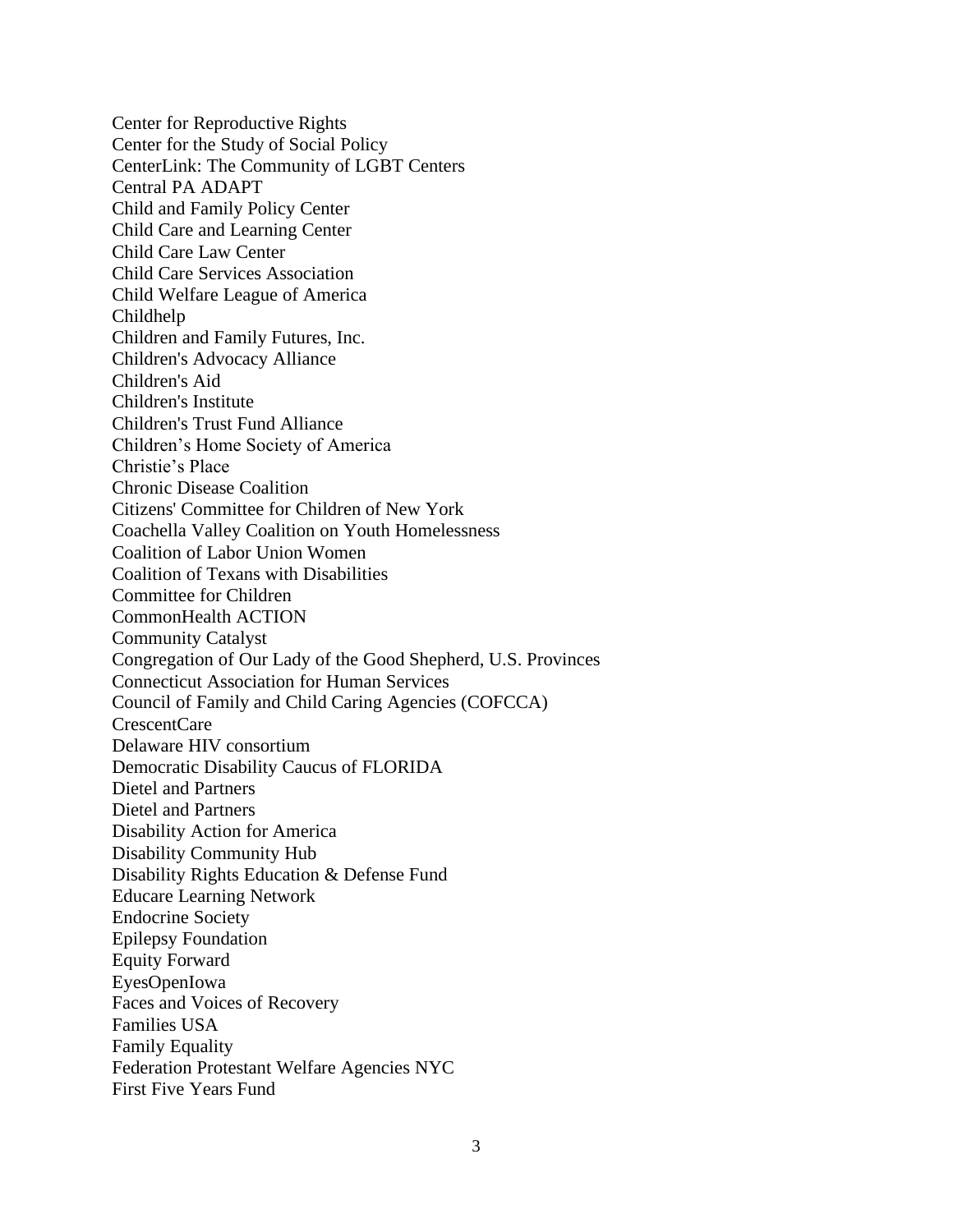Food & Friends FORGE, Inc. Gender Justice Girls Inc. of Long Island Girls Inc. of TN Valley GLMA: Health Professionals Advancing LGBTQ Equality **GMHC** God's Love We Deliver Gulf Coast ADAPT Guttmacher Institute Harm Reduction Coalition Hawaiʻi Children's Action Network Hawaii Health & Harm Reduction Center Health Care for America Now Healthcare Rights Coalition Healthy Teen Network Housing Works Howard Brown Health Human Rights Campaign Human Rights Watch HumanKind If/When/How: Lawyering for Reproductive Justice In Our Own Voice: National Black Women's Reproductive Justice Agenda Jacobs Institute of Women's Health Jewish Council for Public Affairs Jewish Women International Justice for Migrant Women Justice in Aging Kansas ADAPT Kempe for the Prevention and Treatment of Child Abuse and Neglect Knox County Homeless Coalition Lakeshore Foundation Lambda Legal Lanai Community Health Center Latino Commission on AIDS Legal Aid at Work Liberty Prairie Foundation liberty resources Local Initiatives Support Corporation (LISC) Los Angeles LGBT Center Lutheran Services in America Maine Family Planning Mamatoto Village Inc Mary's Center Medicaid Matters NY Medical Students for Choice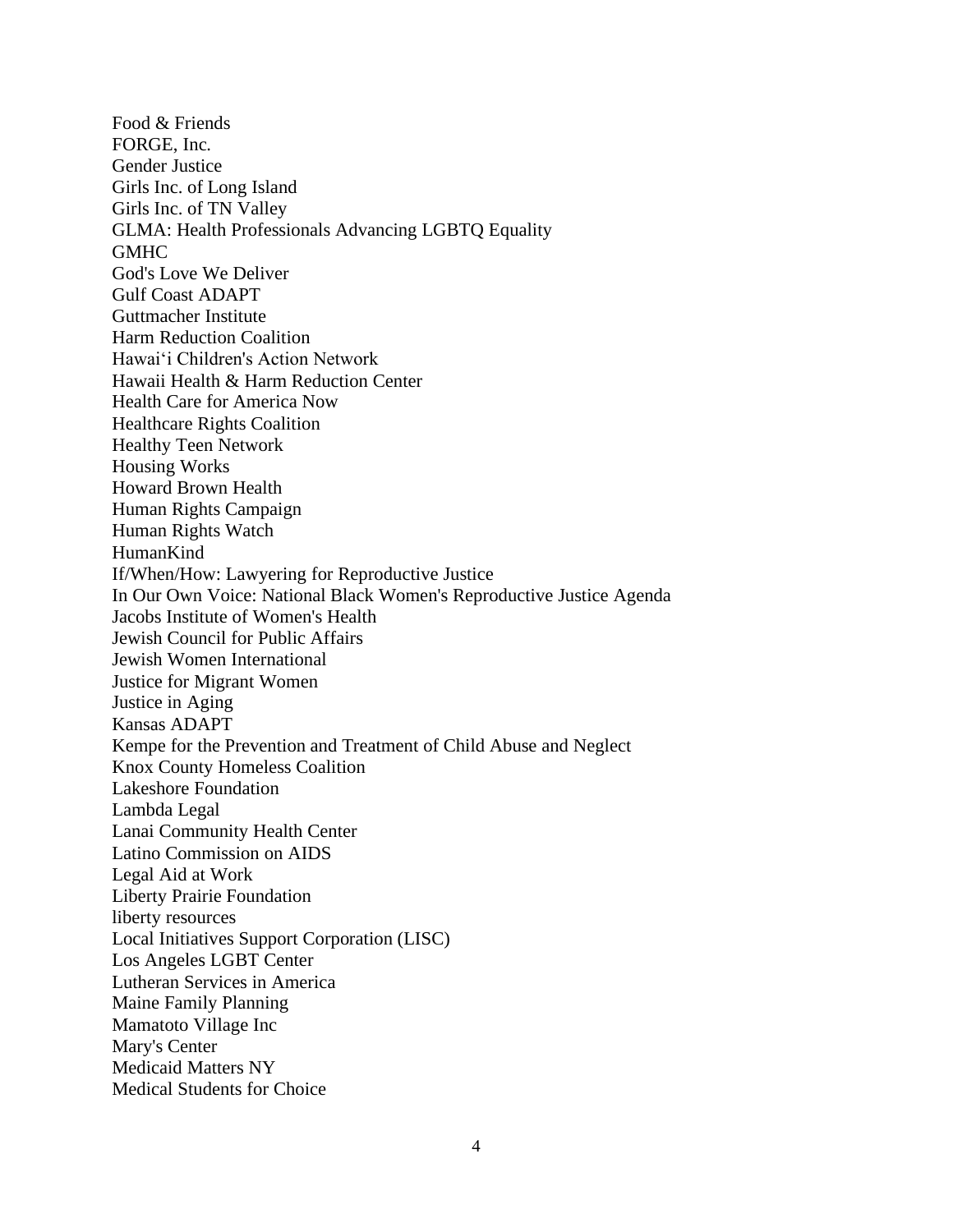Mental Health Association of Frederick County Mexican American Legislative Caucus Milwaukee Coalition for Children's Mental Health Moving Forward Agency Muslim Caucus Education Collective Muslim Public Affairs Council NAACP NAPAFASA NARAL Pro-Choice America Nashville CARES & Tennessee AIDS Advocacy Network NASTAD National Abortion Federation National Advocacy Center of the Sisters of the Good Shepherd National Alliance on Mental Illness National Asian Pacific American Women's Forum (NAPAWF) National Asian Pacific Center on Aging (NAPCA) National Association for Home Care and Hospice National Association of Area Agencies on Aging (n4a) National Association of Councils on Developmental Disabilities National Association of Nutrition and Aging Services Programs (NANASP) National Association of State Head Injury Administrators National Center for Lesbian Rights National Center for Parent Leadership, Advocacy, and Community Empowerment (National PLACE) National Center for Transgender Equality National Coalition for LGBT Health National Consumer Voice for Quality Long-Term Care National Council of Jewish Women National Council on Independent Living National Disability Rights Network National Equality Action Team National Family Planning & Reproductive Health Association National Health Council National Health Law Program National Immigration Law Center National Institute for Reproductive Health (NIRH) National Latina Institute for Reproductive Health National LGBTQ Task Force Action Fund National Multiple Sclerosis Society National Network for Youth National Organization for Women National Partnership for Hospice Innovation National Partnership for Women & Families National PTA National Resource Center on Domestic Violence National WIC Association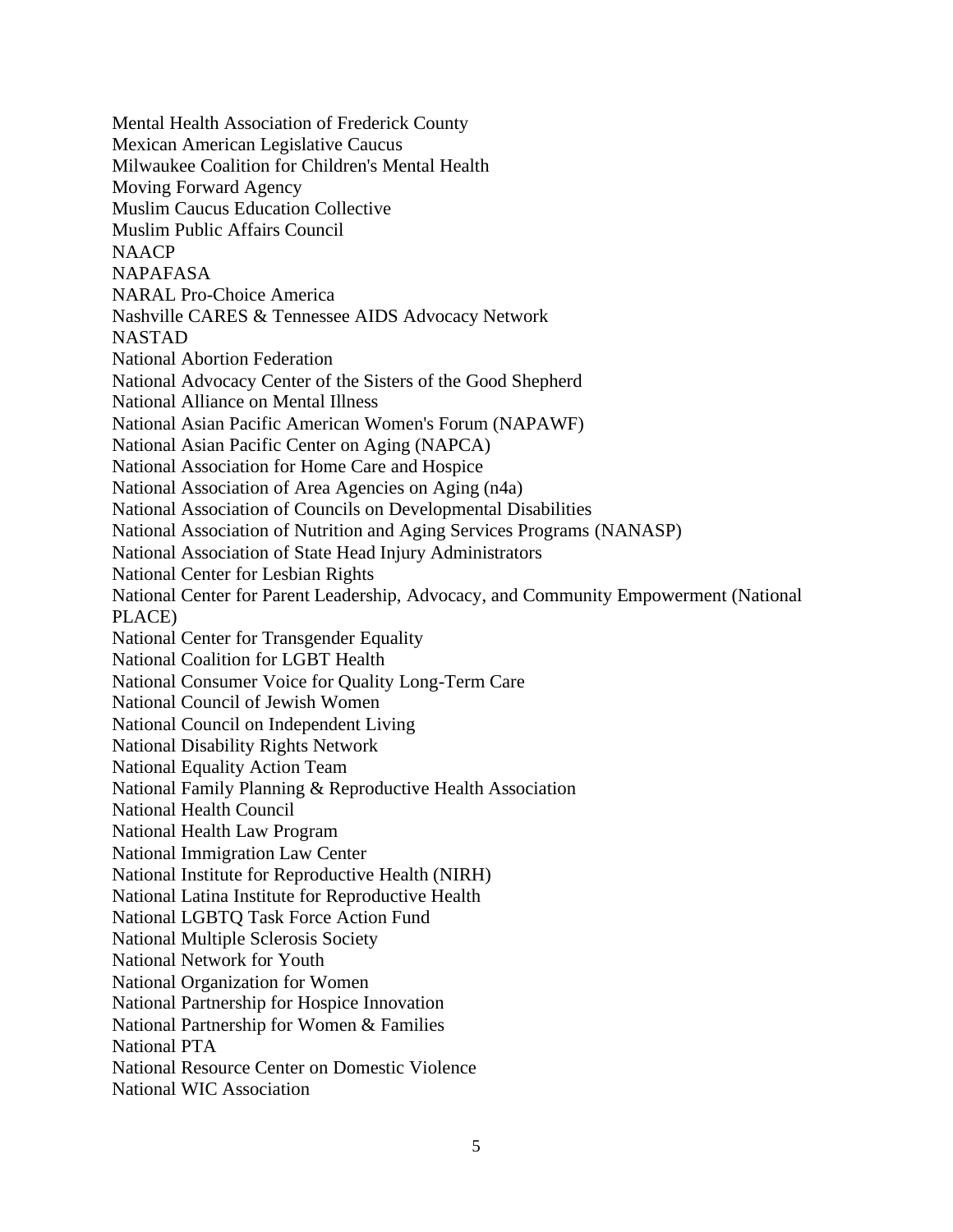National Women's Health Network National Women's Law Center National Working Positive Coalition NETWORK Lobby for Catholic Social Justice NH Pediatric Society North Carolina AIDS Action Network Oasis Legal Services Ones Stop Career Center of PR Inc. PA ADAPT PAI People For the American Way Personal Attendant Coalition of Texas Physicians for Reproductive Health Planned Parenthood Federation of America Poligon Education Fund Population Connection Action Fund Positive Women's Network-USA Power to Decide Prairie Independent Living Resource Center, Inc. Protect Our Healthcare Rhode Island Raising Women's Voices for the Health Care We Need Ray E. Helfer Society Restaurant Opportunities Centers (ROC) United RESULTS Rhode Island KIDS COUNT Safer Foundation SAGE - Advocacy and Services for LGBT Elders San Francisco AIDS Foundation Schuyler Center for Analysis and Advocacy SHIFTNC Shriver Center on Poverty Law SIECUS: Sex Ed for Social Change Society for Public Health Education SPLC Action Fund Starkloff Disability Institute SWPA National Organization for Women Tahirih Justice Center The AIDS Institute The Arc of the United States The Child Care & Learning Center The Children's Agenda The Coelho Center for Disability Law, Policy and Innovation The Family Focused Treatment Association The Garden Schoolhouse The Leadership Conference on Civil and Human Rights The New York Society for the Prevention of Cruelty to Children